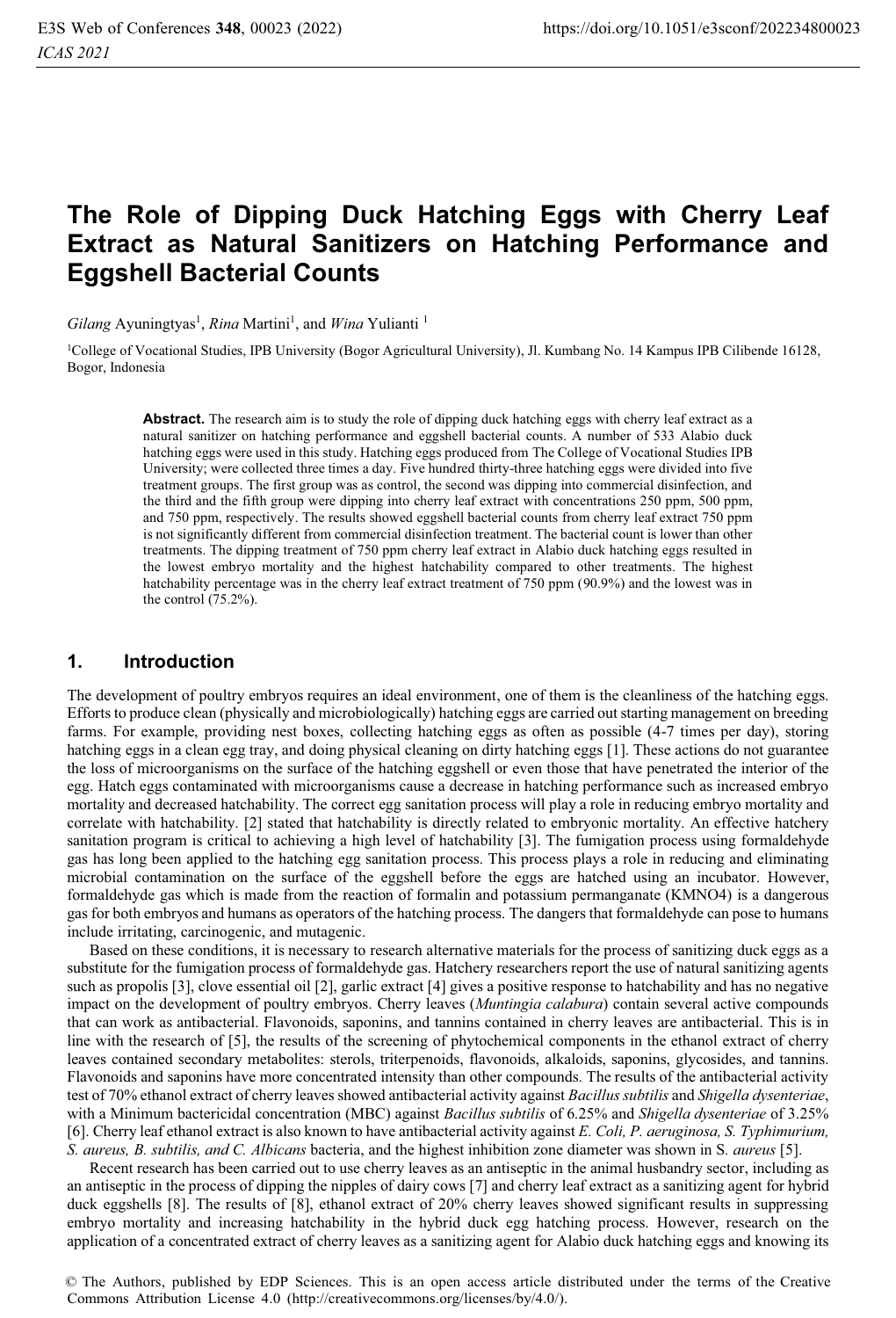role on hatching performance has not been carried out. The process of sanitizing eggshells using natural sanitation ingredients such as concentrated extract of cherry leaves is expected to be a solution for the negative impact of using formaldehyde gas on the fumigation process of hatching eggs. This research was conducted to examine the role of concentrated extract of cherry leaves as a natural sanitizing agent in the cleaning process of duck eggshells and its effect on the hatching performance of duck eggs.

# **2. Materials and Methods**

This research was carried out at the poultry laboratory of Livestock Management and Technology Study Program, The College of Vocational Studies Bogor Agricultural University. Hatching eggs produced from Alabio duck were collected three times a day and stored no longer than 24 hours in the room with a temperature of 18°C. Five hundred and thirtythree hatching eggs were divided into 5 groups and replicated four times. Each group represented a sanitation treatment based on cherry leaf extract at various concentrations in comparison to a chemical disinfectant and a control. The research treatment is demonstrated in Table 1.

| Treatment                               | Concentration                       | Method  |  |
|-----------------------------------------|-------------------------------------|---------|--|
| Water $(38-40 \degree C)/$ Control (P1) | Water $(38-40$ <sup>o</sup> C)      | Dipping |  |
| Chemical disinfectant (P2)              | $0,15\%$ (1.5 ml per 1 liter water) | Dipping |  |
| Cherry Leaf Concentrated Extract (P3)   | 250 ppm (50 ml Cherry Leaf)         | Dipping |  |
|                                         | Concentrated Extract 5 000 ppm, 950 |         |  |
|                                         | ml Aquabides)                       |         |  |
| Cherry Leaf Concentrated Extract (P4)   | 500 ppm (100 ml Cherry Leaf)        | Dipping |  |
|                                         | Concentrated Extract 5 000 ppm, 900 |         |  |
|                                         | ml Aquabides)                       |         |  |
| Cherry Leaf Concentrated Extract (P5)   | 750 ppm (150 ml Cherry Leaf)        | Dipping |  |
|                                         | Concentrated Extract 5 000 ppm, 850 |         |  |
|                                         | ml Aquabides)                       |         |  |

|  |  |  | <b>Table 1.</b> Research treatment |
|--|--|--|------------------------------------|
|--|--|--|------------------------------------|

Note: Extract per 1 liter water

#### **2.1 Incubation**

The hatching process uses an automatic incubator with a capacity of 1000 eggs per day on both the setter and hatcher machines. The machine was cleaned using detergent, disinfected, and fumigated. The temperature and humidity in the incubator were set to 37-38 °C and 60-70%, respectively. Eggs to be incubated are given the identity of the egg number on the shell. Eggs were turned on from the 3rd day of incubation until the 25th day. Turning eggs is done automatically every one hour with a tilt angle of 45°. The rest treatment for hatching eggs was carried out from the 17th to the 25th day, 2 times a day (morning and evening) for 15 minutes each. From the 26th day to the 28th day, the frequency of rest is increased to three times a day (morning, afternoon, and evening). Hatch eggs were candled on the 7th and 25th days to see the condition and development of the embryos during the hatching process. Observations on the seventh day of the incubation period were carried out to determine embryo development, the number of fertile and infertile eggs. In addition to distinguishing between live and dead embryos. Egg Infertile and dead eggs were removed from the setter machine. Candling on day 25 or at the time of egg transfer was done to see if the embryo was still alive or dead. The live embryos would be transferred to the hatcher (egg transfer process). The hatching process took place on the hatcher machine until the 28th day.

#### **2.2 Embryonic Death and Hatchability**

Eggs that failed to hatch were broken out and examined macroscopically. This observation was done to estimate the development of the embryo and determine the age of death. Embryonic mortality was recorded on the  $7<sup>th</sup>$  day and  $25<sup>th</sup>$ day during the hatching process. The embryo mortality was expressed as the percentage of fertile eggs. Hatchability was expressed as percentages of setting and fertile eggs.

#### **2.3 Duck Weight at Pull Duck**

Duck embryos began to hatch on day 28 and after the hatching process was complete, the ducklings are left in the hatcher machine until the feathers dry. Then the ducklings would be weighed and recorded as hatching weight. Afterward, the ducklings were removed from the hatcher to be transferred to the duck starter house.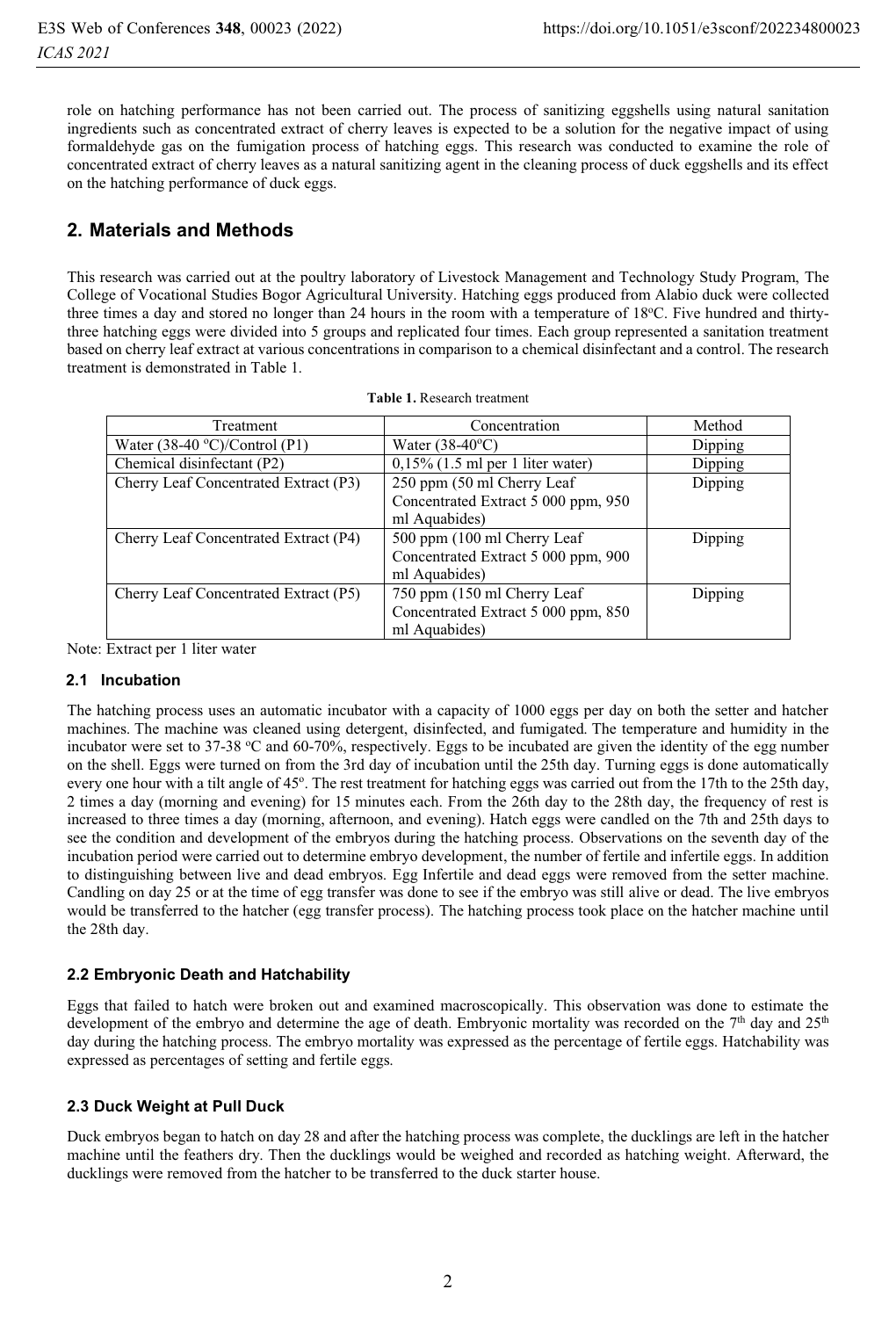#### **2.4 Statistical Analysis**

Statistical analysis was carried out using Minitab 17 software with the experimental design model as follows:

 $Yij = \mu + Ti + bj + \epsilon i$ 

Information:

| Yij | : The observation record   |
|-----|----------------------------|
| μ   | : mean                     |
| Ti  | : the effect of treatment  |
| bi  | : the effect of group ke-j |

 $\epsilon$ ij : the random error

Mean differences were separated by TUKEY HSD (honestly significant difference) test.

# **3 Results and discussion**

The weight of hatching eggs of Alabio ducks ranges from  $70.9 - 73.3$  grams. The weight of Alabio duck eggs ranges from 59-65 grams/egg [9]. The duck egg weight which is proper for hatching is between 65-75 grams with a normal egg shape [10]. The eggs used in this study came from 1.5-year-old Alabio ducks. Alabio ducks reach sexual maturity at the age of 5-5.5 months with an egg production period of 2.5 to 3 years [9]. Based on this, the hatching eggs used to come from productive parent stock which is still in the standard age of rearing. Five sanitary treatments of duck hatching eggs and their effects on embryo mortality, hatchability, and hatching weight can be seen in Table 2

| Treatment      |      | .<br>Fertility<br>Average egg<br>weight $(g)$<br>$(\%)$ | Embryonic<br>Mortality<br>$(\%)$ | $\circ$<br>Hatchability $(\% )$ |           | Duck body    |
|----------------|------|---------------------------------------------------------|----------------------------------|---------------------------------|-----------|--------------|
|                |      |                                                         |                                  | Egg set                         | Fertility | weight $(g)$ |
| P <sub>1</sub> | 72,7 | 94,89                                                   | 24,78                            | 71,9                            | 75,2      | 41,61        |
| P <sub>2</sub> | 70,9 | 95,92                                                   | 18,20                            | 78,6                            | 81,8      | 42,85        |
| P <sub>3</sub> | 72,0 | 92,38                                                   | 13,90                            | 79,3                            | 86,1      | 41,27        |
| P4             | 71,0 | 92,29                                                   | 11,14                            | 82,0                            | 88.9      | 40.93        |
| P <sub>5</sub> | 73,3 | 94,70                                                   | 9,10                             | 86,0                            | 90,9      | 41,63        |

**Table 2**. Fertility, embryonic mortality, hatchability, and duck body weight

Note: P-value  $\geq 0.05$ ; not significantly different

The egg fertility rate shows a high percentage, ranging from 92.29-95.92%. This figure is following with previous research [11] that reported the fertility rate of Alabio duck eggs was 95.67%, and [12] which was 93.97%. The high fertility of duck eggs shows that maintenance management in breeding farms has been carried out optimally, including management of feed, mating, health, and also the age factor of the parent stock. The hatching eggs of the P1 group had the highest average embryo mortality of 23.4%, while the lowest embryonic mortality was in the P5 group. This is thought to be related to the level of cleanliness and the amount of microbial contamination in the hatching eggshells. The presence of microbes on the surface of the eggshell can penetrate the egg and can cause contamination of the embryo. This causes the death of the embryo in the hatching process. Based on [10], the dirty duck eggs will be easily contaminated with bacteria that enter through the pores of the shell and cause the death of the embryo. The microbes on eggshells of newly laid eggs can multiply rapidly when exposed to appropriate ambient conditions, and penetrate the eggshell through pores. This could lead to a dramatic reduction in hatching success [13]. The causes of high embryo mortality in the hatching process can be caused by bacterial and fungal contamination, poor egg storage conditions (storage room temperature), disease, genetics, damaged egg, and shell quality, and improper incubation conditions ( [12]; [14]; [15]; 16]; [17]; [18];  $[19]$ ).

Previous research [20] reported the amount of TPC of duck egg shells sanitized with warm water was 4.19 log 10 CFU/egg, higher than sanitation using chemical disinfectants and concentrated extract of cherry leaf 750 ppm, 2.59 log 10 CFU/egg, and 2.97 logs 10 CFU/egg respectively. These results indicate that the eggshell sanitation process is not proper enough if it is only washed using warm water. Concentrated extracts of cherry leaves (250 ppm, 500 ppm, and 750 ppm) showed a lower embryonic mortality percentage than chemical disinfectants group treatment. These results are consistent with research results [8] that reported that dipping duck eggs using 20% cherry leaf infusion reduced embryo mortality by 43.42%. Cherry leaves (*Muntingia calabura*) contain several active compounds that can work as antibacterial. Flavonoids, saponins, and tannins contained in cherry leaves are antibacterial. This is in line with the research [5], the results of the screening of phytochemical components in the ethanol extract of cherry leaves contained secondary metabolites: sterols, triterpenoids, flavonoids, alkaloids, saponins, glycosides, and tannins. Flavonoids and saponins have more concentrated intensity than other compounds, while the result from [20] showed that the intensity of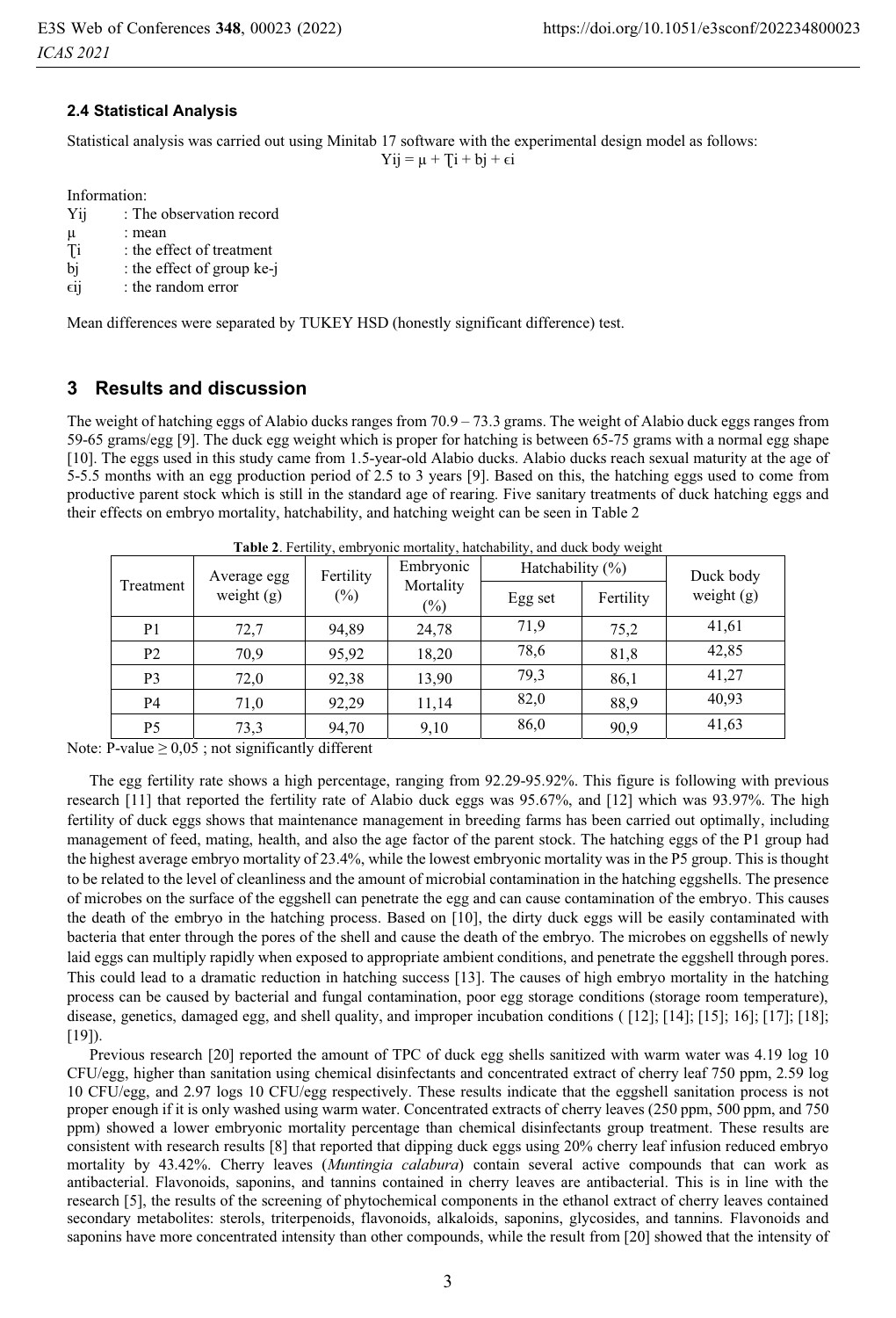tannins is more concentrated than that of alkaloids and flavonoids. The mechanism of antibacterial tannin is to inhibit extracellular enzymes of microbes, taking over the substrate required for microbial growth. Other mechanisms work directly on metabolism by inhibiting the process of oxidation, resulting in the release of water and gas in eggs can be prevented [21]. Cherry leaf ethanol extract is also known to have antibacterial activity against *E. Coli, P. aeruginosa, S. Typhimurium, S. aureus, B. subtilis, and C. albicans* bacteria, and the highest inhibition zone diameter was shown in S*. aureus* [5]. The bacteria *E. Coli, S. Typhimurium,* and *S. aureus* were the dominant bacteria in the eggshell.

Hatchability as a percentage of hatchability based on setting eggs and fertile eggs showed no significant difference in each treatment, however, the average percentage of egg hatchability in the P5 treatment group was higher than the other treatments. This is inversely proportional to the embryo mortality percentage. Low embryonic mortality percentage will lead to high hatchability. The dipping method of hatching eggs with cherry leaf extract of 250 ppm, 500 ppm, and 750 ppm showed a higher average egg hatchability than the treatment with warm water and chemical disinfectants. The use of natural sanitizing agents in the hatching egg disinfection process has been widely practiced, [3] reported the use of 14% propolis extract gave higher hatchability than the group of eggs fumigated with formaldehyde. On the other hand, [22] and [23] found that there were no significant differences between the hatchability of oregano oil and formaldehyde fumigation groups. [24] reported that the hatch of fertile eggs in alcohol and control groups have been slightly lower than oregano vulgaris and they found a significant difference between oregano vulgaris and formaldehyde fumigation in the hatchability of fertile eggs. Also, [25] stated that the highest significant percentages for hatchability of fertile eggs were recorded in egg groups with cumin 04%. On the other hand, formaldehyde fumigation recorded the worst and highest significant percentage of embryonic mortality. [26] reported the use of essential oils (EOs) for egg sanitizer have significant reductions in the number of total aerobic mesophilic bacteria (up to 80.77%) and fungi (up to 69.33%) on shells, with hatchability rates significantly improved by up to 12.59%.

Based on [8], the treatment of 20% cherry leaf extract was able to increase egg hatchability by 12.01% compared to the control group (without being sanitized). Factors that affect hatchability include quality and handling of hatching eggs, egg fertility, and hatchery management (temperature, the humidity of the setter and hatcher machine, egg turning). In this hatching process, the temperature of the setter and hatcher machines tends to be stable as well as humidity. The setter and hatcher machine's temperature is set at 37-38 °C and with relative humidity at 60-70%. The hatching weight of ducks in each treatment was not significantly different, with an average hatching weight of 40.93 - 42.85 grams per bird. The weight of day-old duck (DOD) in this study was the following [27], which is a minimum of 37 grams per bird. Hatching weight is strongly influenced by hatching egg weight and hatchery management.

## **4. Conclusion**

The treatment of dipping 750 ppm cherry leaf extract on hatching eggs of Alabio ducks as a natural sanitation agent resulted in the lowest embryo mortality percentage with the highest hatchability percentage compared to other treatments. The use of cherry leaf extract also did not affect the hatching weight of the ducks produced. Based on the results, concentrated extract of cherry leaves can be an alternative to natural egg sanitizers.

#### **Reference**

- 1. R.A. Ernst, F.A Bradley, U.K Abbott, R.M Craig, *Egg candling and breakout analysis*, ANR Publication 8134, California (2004). Available in http://anrcatalog.ucdavis.edu/pdf/8134.pdf.
- 2. G.D. S. Oliveira, V.M. dos Santos, S.T. Nascimento, J.C. Rodriguesy, Alternative sanitizers to paraformaldehyde for incubation of fertile eggs, J. Poultry Science, 1-6 (2019)
- 3. E.H.A Shahein, K. Sedeek Eman, Role of spraying hatching eggs with natural disinfectants on hatching characteristics and eggshell bacterial counts. Egypt. Poult. Sci. **34** (I), 211-228 (2014)
- 4. M. Baylan, G.C. Akpınar, S.D. Canogullari, T. Ayasan, The effects of using garlic extract for quail hatching egg disinfection on hatching results and performance, Braz. J.Poult. Sci., **20(2):** 343-350 (2018)
- 5. W.P.C. Buihan, R.O. Rubio, Jr DLV, Bioactive metabolite profiles and antimicrobial activity of ethanolic extracts from *Muntingia calabura* L. leaves and stems, Asian Pac. J. Trop Biome **6(8),** 682–685 (2016)
- 6. A.D. Prasetyo, H. Sasongko, Aktivitas antibakteri ekstrak etanol 70% daun kersen (Muntingia Calabura L.) terhadap bakteri Bacillus subtilis dan Shigella dysenteriae sebagai materi pembelajaran biologi SMA kelas X untuk Mencapai Kd 3.4 pada Kurikulum 2013, JUPEMASI-PBIO, **1**(1) (2014)
- 7. D.R. Prasetyanti, C. Budiarti, D.W. Harjanti, Efektifitas daun kersen (Muntinga calabura L.) dalam menurunkan jumlah bakteri dalam susu dan peradangan pada ambing sapi perah, J. Ilmu-Ilmu Peternakan, **19**(1), 1-16 (2016)
- 8. F.H. Al Hakim, MN Huda, GD Fitri, D Ambarwati, H Tistiana, Pengaruh ekstrak daun kersen terhadap daya tetas dan mortalitas telur itik hibrida, J. Ilmu-Ilmu Peternakan, **26** (2), 8 – 13 (2016)
- 9. Direktorat Jendral PKH, Itik alabio (2021), Available in: http://bibit.ditjenpkh.pertanian.go.id/content/itik-alabio